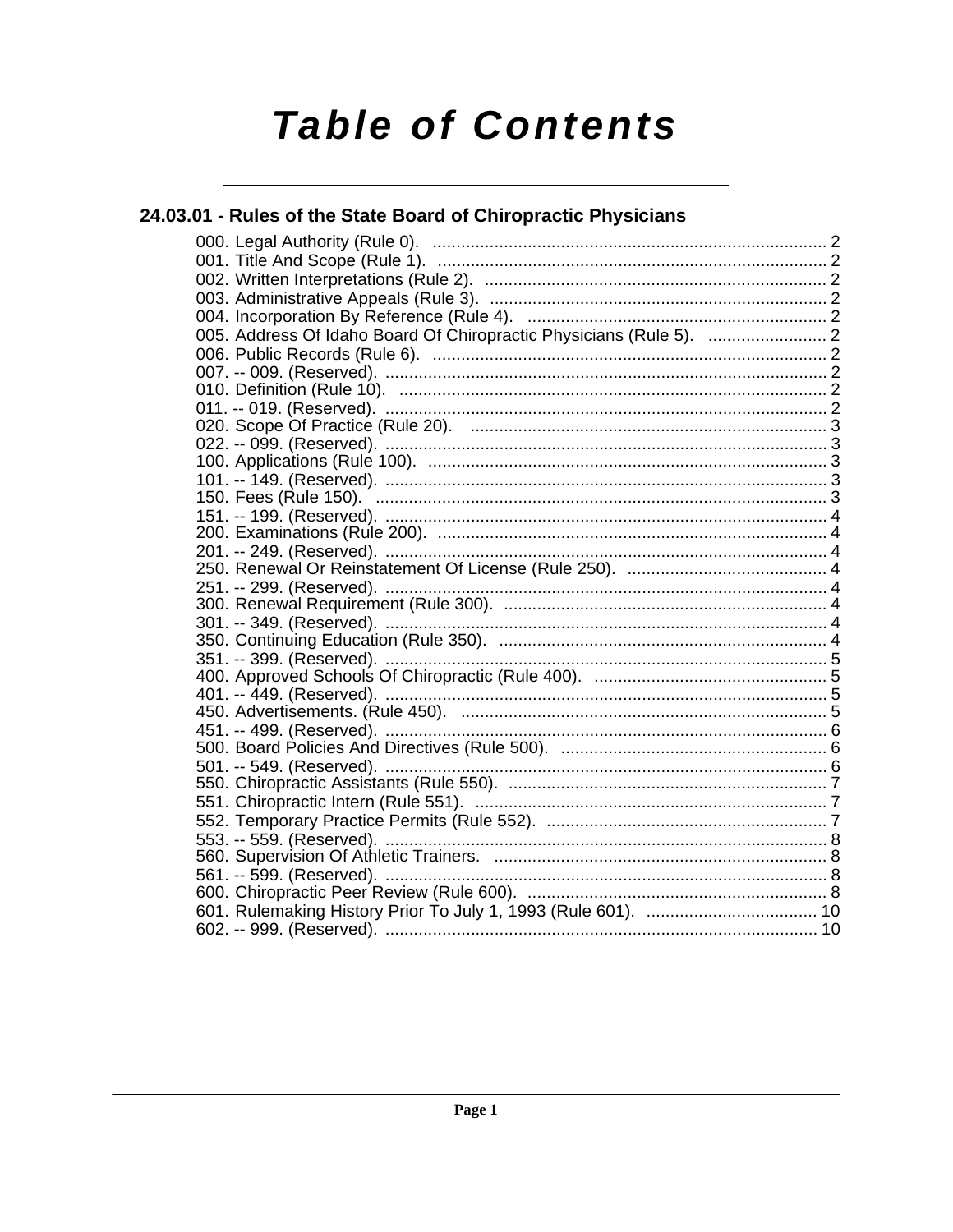#### **IDAPA 24 TITLE 03 CHAPTER 01**

# **24.03.01 - RULES OF THE STATE BOARD OF CHIROPRACTIC PHYSICIANS**

#### <span id="page-1-1"></span><span id="page-1-0"></span>**000. LEGAL AUTHORITY (RULE 0).**

These rules are hereby prescribed and established pursuant to the authority vested in the State Board of Chiropractic Physicians by the provisions of Section 54-707, Idaho Code. (7-1-93)

#### <span id="page-1-2"></span>**001. TITLE AND SCOPE (RULE 1).**

These rules shall be cited as IDAPA 24.03.01, "Rules of the State Board of Chiropractic Physicians." (7-1-93)

#### <span id="page-1-3"></span>**002. WRITTEN INTERPRETATIONS (RULE 2).**

The board may have written statements that pertain to the interpretation of the rules of this chapter. Such interpretations, if any, are available for public inspection and copying at cost in the main office of the Bureau of Occupational Licenses. (3-15-02) Occupational Licenses.

#### <span id="page-1-4"></span>**003. ADMINISTRATIVE APPEALS (RULE 3).**

Administrative appeals shall be governed by the Administrative Procedure Act, Title 67, Chapter 52, Idaho Code. (3-15-02)

<span id="page-1-5"></span>**004. INCORPORATION BY REFERENCE (RULE 4).**

These rules do not incorporate by reference any document other than those sections of Idaho Code so referenced. (3-15-02)

### <span id="page-1-6"></span>**005. ADDRESS OF IDAHO BOARD OF CHIROPRACTIC PHYSICIANS (RULE 5).**

[The office of the Board of Chiropractic Physicians is located within the Bureau of Occupational Licenses, Owyhee](mailto:chi@ibol.idaho.gov)  Plaza, 1109 Main Street, Suite 220, Boise, Idaho 83702-5642. The phone number of the Board is (208) 334-3233. The Board's FAX number is (208) 334-3945. The Board's e-mail address is chi@ibol.idaho.gov. The Board's official web [site is at](mailto:chi@ibol.idaho.gov) [http://www.ibol.idaho.gov/chi.htm. \(4-11-06\)](http://www.ibol.idaho.gov/chi.htm)

#### <span id="page-1-7"></span>**006. PUBLIC RECORDS (RULE 6).**

The records associated with the Board of Chiropractic Physicians are subject to the provisions of the Idaho Public Records Act, Title 9, Chapter 3, Idaho Code. (3-15-02)

# <span id="page-1-8"></span>**007. -- 009. (RESERVED).**

#### <span id="page-1-9"></span>**010. DEFINITION (RULE 10).**

- <span id="page-1-12"></span>**01. Board**. The State Board of Chiropractic Physicians as prescribed in Section 54-703, Idaho Code. (7-1-93)
- **02. Bureau**. The Bureau of Occupational Licenses as prescribed in Section 67-2602, Idaho Code. (3-15-02)

**03. Inactive Status**. The status of licensure that has been made inactive by compliance with Section 54-708(2) and Subsection 300.02. The holder of an inactive license may not practice chiropractic in Idaho. (3-15-02)

**04. Inactive Retired**. The status of a licensee who is over sixty-five (65) years of age, has paid the inactive retired fee and is permanently retired from the practice of chiropractic. The holder of an inactive retired license may not practice chiropractic in Idaho. (3-15-02)

<span id="page-1-11"></span>**05.** Athletic Trainer. A person licensed by the Idaho Board of Medicine pursuant to Section 54-3909, Idaho Code. (4-11-06) Idaho Code. (4-11-06)

#### <span id="page-1-10"></span>**011. -- 019. (RESERVED).**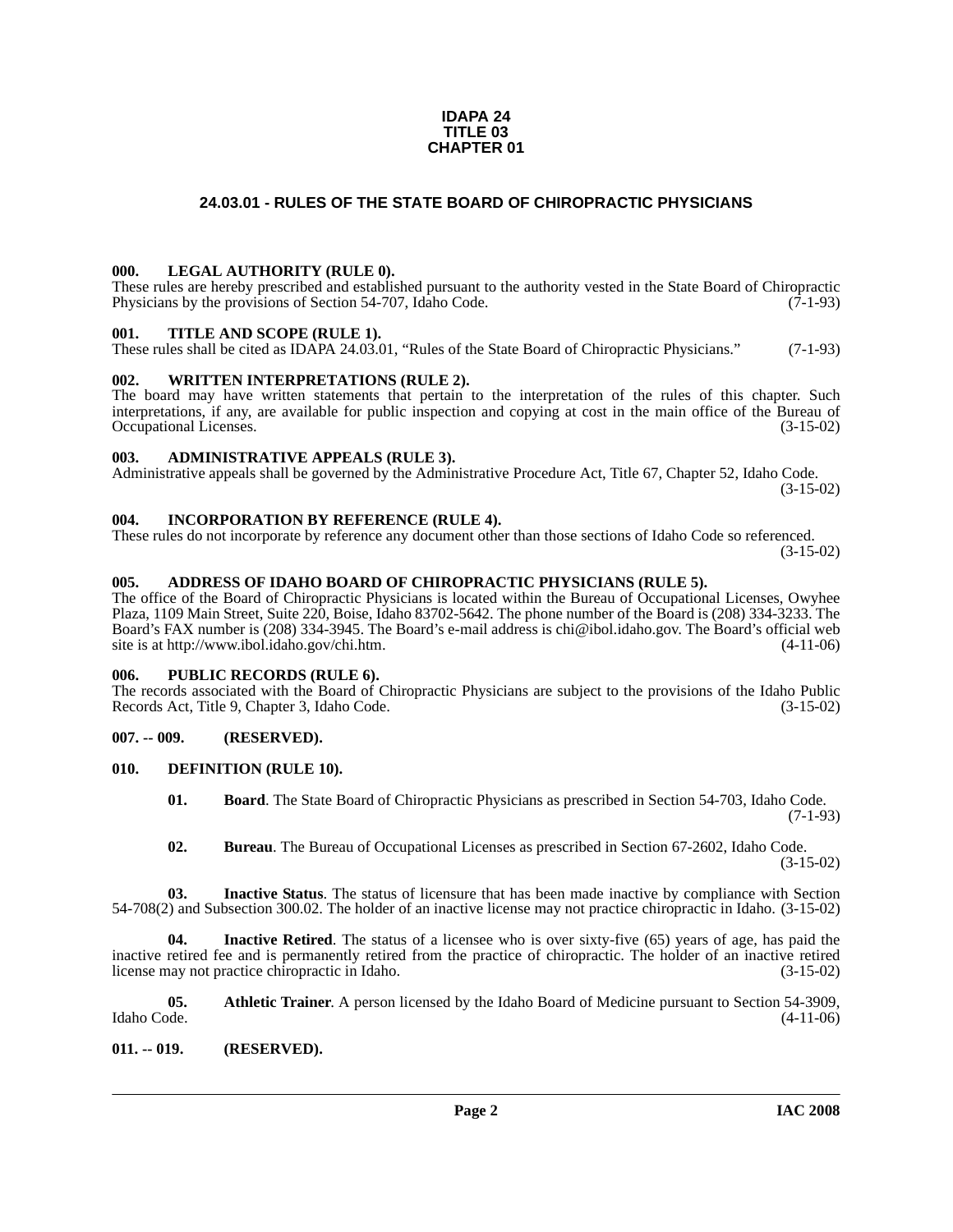# *Bureau of Occupational Licenses*

# *IDAHO ADMINISTRATIVE CODE IDAPA 24.03.01 - Rules of the State Board*

# <span id="page-2-12"></span><span id="page-2-0"></span>**020. SCOPE OF PRACTICE (RULE 20).**

Clinical nutritional methods as referenced in Section 54-704, Idaho Code, include, but are not limited to the clinical use, administration, recommendation, compounding, prescribing, selling, and distributing vitamins, minerals, botanical medicine, herbals, homeopathic, phytonutrients, antioxidants, enzymes, and glandular extracts, durable and non-durable medical goods and devices in all their forms. (4-2-08)

# <span id="page-2-1"></span>**022. -- 099. (RESERVED).**

#### <span id="page-2-7"></span><span id="page-2-2"></span>**100. APPLICATIONS (RULE 100).**

**01. Application**. Applications on forms furnished by the Bureau of Occupational Licenses must be accompanied by an unmounted passport photograph taken within the twelve (12) months preceding the date of application. (3-15-02) application. (3-15-02)

<span id="page-2-11"></span>

| 02. | <b>Qualifications.</b> | $(7-1-93)$ |
|-----|------------------------|------------|
|     |                        |            |

| New applicants will meet the following requirements: | $(7-1-93)$ |
|------------------------------------------------------|------------|
| National Boards Parts I, II, III, and IV.            | $(7-1-99)$ |

ii. Graduation from a CCE approved college or university. (7-1-93)

iii. Applicants will be required to sign an affidavit swearing under oath that they have fully reviewed and understand and will abide by the Chiropractic Act, Title 54, Chapter 7, Idaho Code, and the Board's Rules, IDAPA 24, Title 03, Chapter 01, "Rules of the State Board of Chiropractic Physicians." (7-1-99)

**b.** Endorsement applicants will meet the following requirements:  $(7-1-93)$ 

i. Successful passage of the National Boards Parts which were in effect at the time of graduation from chiropractic college and physiotherapy. (4-2-08)

ii. If licensed prior to January, 1980, CCE approved college or university not required. If licensed after January, 1980, applicant must have graduated from a CCE approved college or university. (7-1-93)

iii. Five (5) years of consecutive practice immediately prior to application in another state without discipline.  $(4-2-08)$ 

iv. National Board Special Purposes Examination for Chiropractors (SPEC). (7-1-99)

v. Applicants will be required to sign an affidavit swearing under oath that they have fully reviewed and understand and will abide by the Chiropractic Act, Title 54, Chapter 7, Idaho Code, and the Board's Rules, IDAPA 24.03.01, "Rules of the State Board of Chiropractic Physicians." (7-1-99)

# <span id="page-2-3"></span>**101. -- 149. (RESERVED).**

# <span id="page-2-4"></span>**150. FEES (RULE 150).**

<span id="page-2-13"></span><span id="page-2-10"></span><span id="page-2-9"></span><span id="page-2-8"></span><span id="page-2-6"></span><span id="page-2-5"></span>

| 01. | <b>Application Fee.</b> Application Fee (includes original license) - Two hundred fifty dollars (\$250). | $(3-10-00)$ |
|-----|----------------------------------------------------------------------------------------------------------|-------------|
| 02. | <b>Annual Renewal Fee.</b> Annual Renewal Fee - One hundred dollars (\$100).                             | $(7-1-93)$  |
| 03. | <b>Inactive License.</b> Inactive License - Fifty dollars (\$50).                                        | $(7-1-93)$  |
| 04. | <b>Inactive.</b> Inactive (retired, age sixty-five (65) and over) License - Five dollars (\$5).          | $(7-1-93)$  |
| 05. | <b>Temporary Permit Fee.</b> Temporary Permit Fee - Fifty dollars (\$50).                                | $(7-1-93)$  |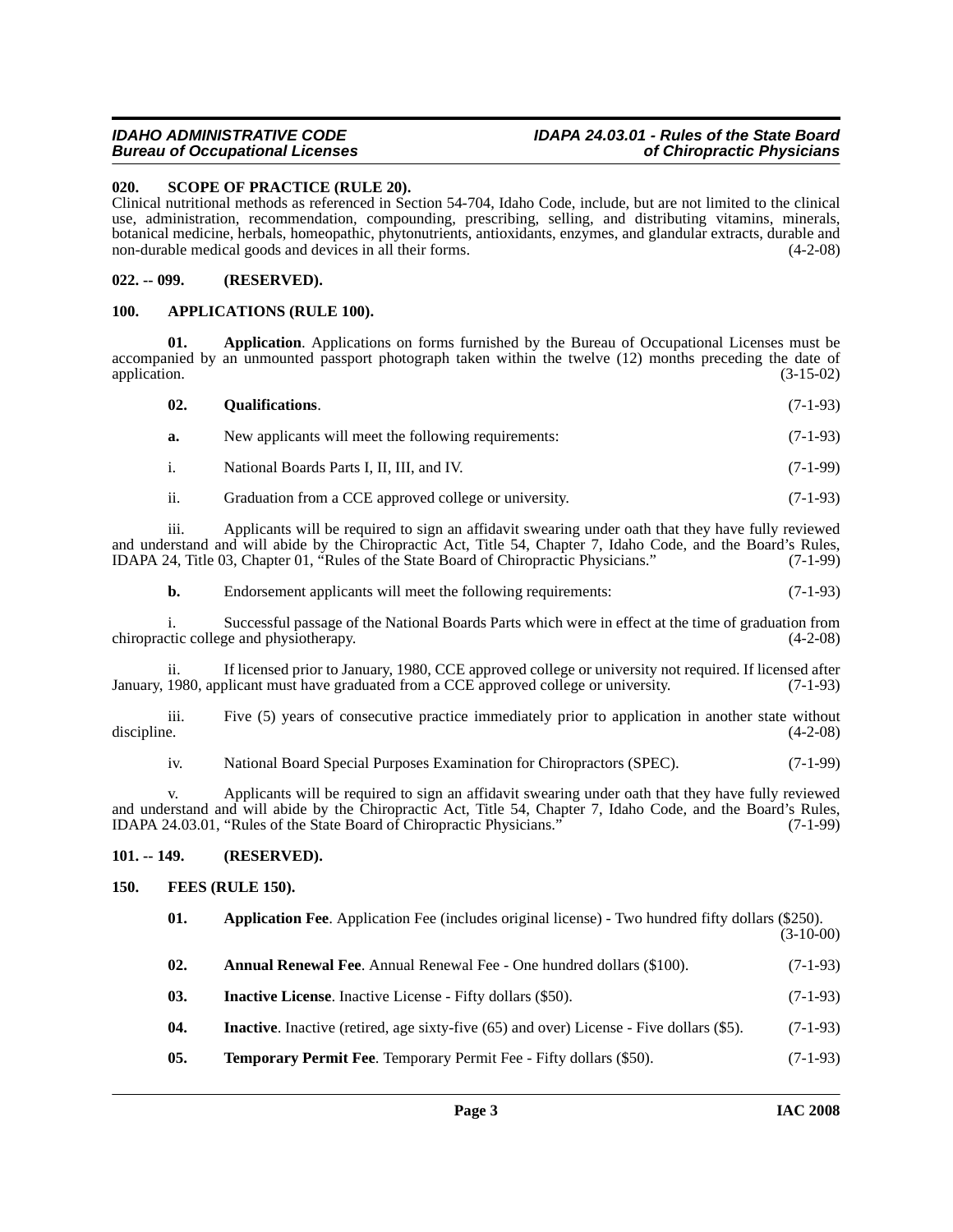<span id="page-3-13"></span>**06. Non-Refundable**. All fees are non-refundable. (7-1-93)

#### <span id="page-3-0"></span>**151. -- 199. (RESERVED).**

#### <span id="page-3-1"></span>**200. EXAMINATIONS (RULE 200).**

It shall be the applicant's duty to take and successfully pass the National Board Examinations administered by the National Board of Chiropractic Examiners as specified in these rules. (3-10-00) National Board of Chiropractic Examiners as specified in these rules.

#### <span id="page-3-2"></span>**201. -- 249. (RESERVED).**

#### <span id="page-3-15"></span><span id="page-3-3"></span>**250. RENEWAL OR REINSTATEMENT OF LICENSE (RULE 250).**

<span id="page-3-11"></span>**01. Expiration Date**. All chiropractic licenses expire and must be renewed annually in accordance with Section 67-2614, Idaho Code. Licenses not so renewed will be canceled. (5-3-03)

<span id="page-3-14"></span>**02. Reinstatement**. Any license canceled for failure to renew may be reinstated in accordance with Section 67-2614, Idaho Code, with the exception that the reinstatement fee shall be two hundred fifty dollars (\$250) and the applicant shall submit proof of having met the required continuing education for the year of reinstatement.  $(5-3-03)$ 

<span id="page-3-9"></span>**03. Canceled License**. A license that has been canceled for a period of more than five (5) years may be re-issued in accordance with section 67-2614, Idaho Code. (5-3-03)

#### <span id="page-3-4"></span>**251. -- 299. (RESERVED).**

#### <span id="page-3-5"></span>**300. RENEWAL REQUIREMENT (RULE 300).**

<span id="page-3-16"></span><span id="page-3-8"></span>

| 01. | <b>Active Status.</b> Each renewal application must be accompanied by: | $(7-1-93)$ |
|-----|------------------------------------------------------------------------|------------|
|-----|------------------------------------------------------------------------|------------|

**a.** The established fee and; (7-1-93)

**b.** Certification of having attended and completed a minimum of twelve (12) hours of scientific clinics, forums, or chiropractic study within the previous twelve (12) months, as approved by the Idaho Board of Chiropractic Physicians. Effective January 1, 2009, certification of having attended and completed a minimum of eighteen (18) hours of scientific clinics, forums, or chiropractic study within the previous twelve (12) months, as approved by the board. (4-2-08)  $(4-2-08)$ 

- <span id="page-3-12"></span>**02. Inactive Status**. Each application for an Inactive status license must be accompanied by: (3-15-02)
- **a.** The established fee; and (3-15-02)
- <span id="page-3-17"></span>**b.** A written request to change a current active license to an inactive license.  $(3-15-02)$

**03. Waiving Continued Education Requirements**. All continued education requirements will be waived for any year or portion thereof that a licensee maintains an inactive license and is not actively practicing in Idaho. Inactive license renewal notices and licenses will be marked "Inactive." When the licensee desires active status, he must show acceptable fulfillment of continuing educational requirements for the current year and submit a fee equivalent to the difference between the inactive and active renewal fee. The continuing educational requirement and the fees will not be prorated for a partial year. (3-15-02) and the fees will not be prorated for a partial year.

#### <span id="page-3-6"></span>**301. -- 349. (RESERVED).**

#### <span id="page-3-10"></span><span id="page-3-7"></span>**350. CONTINUING EDUCATION (RULE 350).**

In order to further protect the public health and to facilitate the administration of the Chiropractic Act, the board has formulated the following rules: (7-1-93) formulated the following rules: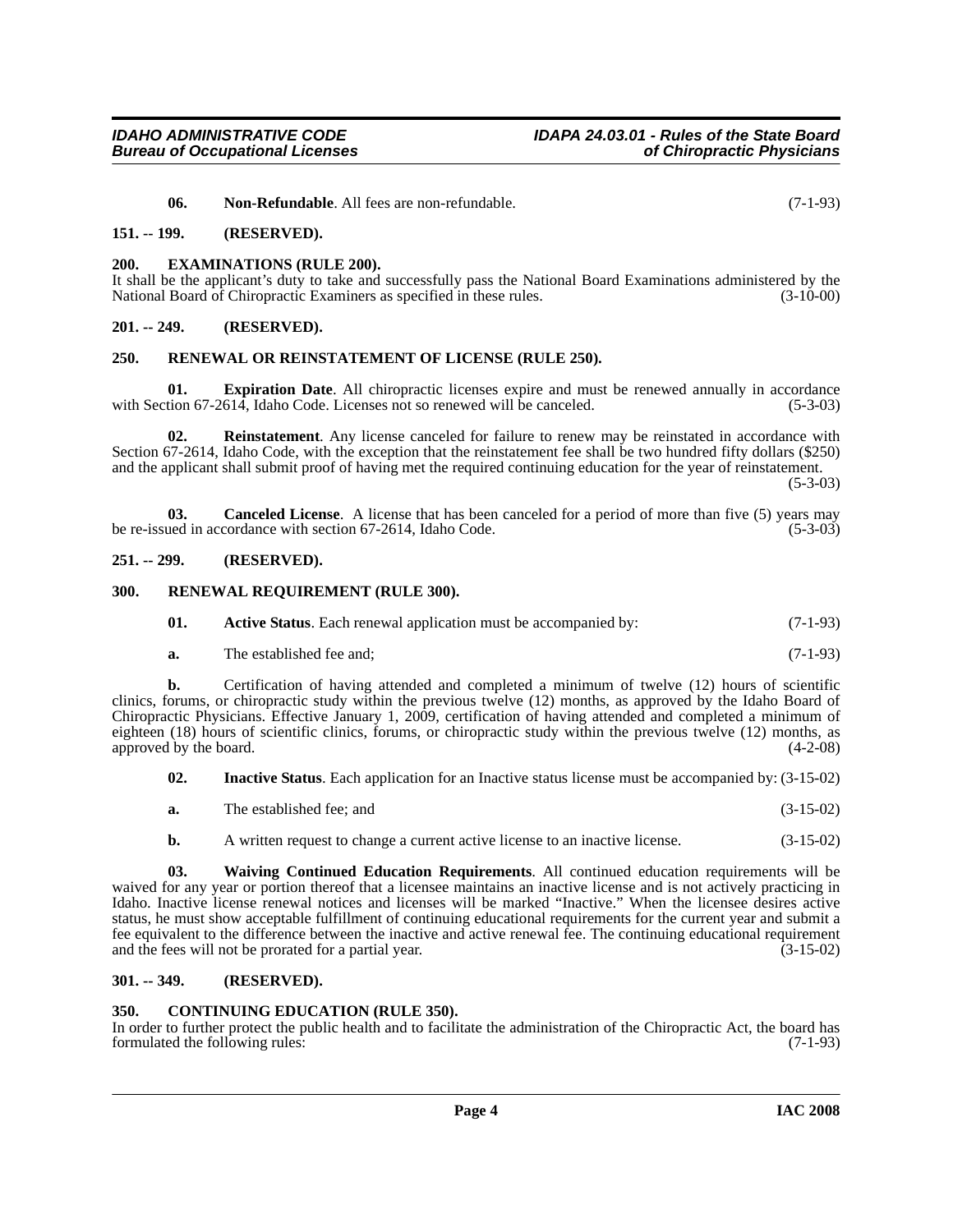### *IDAHO ADMINISTRATIVE CODE IDAPA 24.03.01 - Rules of the State Board* **Bureau of Occupational Licenses**

**01. Subject Material**. The subject material of the continuing education requirement shall be germane actice of chiropractic and either: (3-15-02) to the practice of chiropractic and either;

<span id="page-4-11"></span>

| Sponsored by an approved school of chiropractic; or | $(3-15-02)$ |
|-----------------------------------------------------|-------------|
| Otherwise approved by the board.                    | $(3-15-02)$ |

<span id="page-4-12"></span>**c.** "Germane to the practice of chiropractic" shall be limited to Section 54-704(1), Idaho Code.

**02. Verification of Attendance**. It shall be necessary for each licensee to maintain verification of attendance by securing authorized signatures or other documentation from the course instructors or sponsoring institution substantiating any and all hours attended by the applicant. This verification shall be maintained by the licensee and provided to the Board upon the request of the Board or its agent. (3-15-02)

<span id="page-4-7"></span>**03. Distance Learning and Home Study**. The board may approve a course of study for continuing education credit that does not include the actual physical attendance of the applicant in a face-to-face setting with the course instructor. Distance Learning or Home Study courses shall be eligible for continuing education credits if sponsored by an approved school of chiropractic or upon approval by the board. Licensee shall not accumulate more than six (6) continuing education hours per renewal period from distance learning or home study. (4-2-08)

<span id="page-4-9"></span>**04. Requests for Approval**. All requests for approval or pre-approval of educational programs must be made to the board in writing, and must be accompanied by a statement that includes the name of the instructor or instructors, the date and time and location of the course, the specific agenda for the course, the number of continuing education credit hours requested, and a statement of how the course is believed to be pertinent to the practice of chiropractic. (3-15-02)

# <span id="page-4-0"></span>**351. -- 399. (RESERVED).**

# <span id="page-4-1"></span>**400. APPROVED SCHOOLS OF CHIROPRACTIC (RULE 400).**

# <span id="page-4-10"></span><span id="page-4-5"></span>**01. Requirement for Approval**. (7-1-93)

**a.** The Idaho Board of Chiropractic Physicians will consider only that school or college or university of chiropractic as a reputable school, college or university of chiropractic in good standing if such school, college or university conforms to the requirements of "recognized candidate for accreditation," or "accredited" of the Council of Chiropractic Education or any foreign country college which meets equivalent standards as determined by the Idaho Board of Chiropractic Physicians and teaches accredited courses in all the subjects set forth in Section 54-709(1)(b), Idaho Code. (7-1-93)

**b.** Regardless of the Council on Chiropractic Education status, the Board may make additional requirements for approval as a reputable school, college or university of Chiropractic. (7-1-93)

<span id="page-4-8"></span>**02. New Schools**. Those graduates of new schools of chiropractic will only be accepted for licensure application provided the school reaches "recognized candidate for accreditation" status with the Council on Chiropractic Education within one year following the first graduating class and are approved by the Idaho Board of Chiropractic Physicians. (7-1-93)

# <span id="page-4-2"></span>**401. -- 449. (RESERVED).**

# <span id="page-4-4"></span><span id="page-4-3"></span>**450. ADVERTISEMENTS. (RULE 450).**

No chiropractor shall disseminate or cause the dissemination of any advertisement or advertising which is any way fraudulent, false, deceptive or misleading. Any advertisement or advertising shall be deemed by the board to be fraudulent, false, deceptive, or misleading if it: (7-1-93)

<span id="page-4-6"></span>**01. Contains a Misrepresentation of Fact**. Contains a misrepresentation of fact; or (7-1-93)

(3-15-02)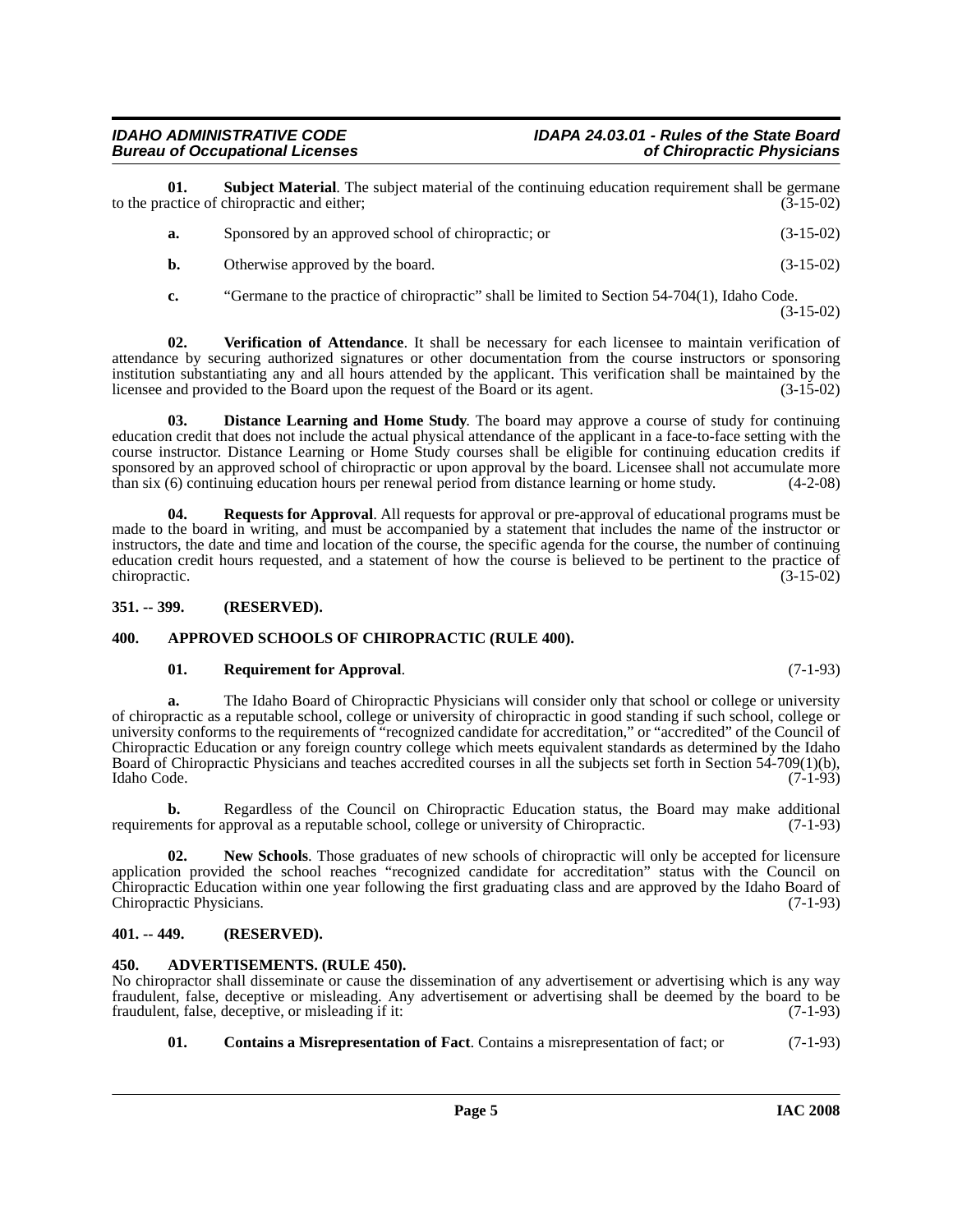# *Bureau of Occupational Licenses*

# *IDAHO ADMINISTRATIVE CODE IDAPA 24.03.01 - Rules of the State Board*

<span id="page-5-15"></span>**02. Misleading or Deceptive**. Is misleading or deceptive because in its content or in the context in which it is presented it makes only a partial disclosure of relevant facts. More specifically, it is misleading and deceptive for a chiropractor to advertise free services (i.e. x-rays, examination, etc.) or services for a specific charge when in fact the chiropractor is transmitting a higher charge for the advertised services to a third party payor for payment or charges the patient or a third party. It is misleading and deceptive for a chiropractor or a group of chiropractors to advertise a chiropractic referral service or bureau unless the advertisement specifically names each of the individual chiropractors who are participating in the referral service or bureau: or (7-1-93) the individual chiropractors who are participating in the referral service or bureau; or

<span id="page-5-9"></span>**03. Creates False, or Unjustified Expectations of Beneficial Treatment or Successful Cures**. Creates false, or unjustified expectations of beneficial treatment or successful cures; or (7-1-93)

<span id="page-5-3"></span>**04. Appeals Primarily to Lay Person**. Is likely to appeal primarily to a lay person's fears, ignorance, ies regarding his state of health or physical well-being: or or anxieties regarding his state of health or physical well-being; or

<span id="page-5-13"></span>**05. Fails to Identify**. Fails to identify conspicuously the chiropractor or chiropractors referred to in the ng as a chiropractor or chiropractors; or  $(7-1-93)$ advertising as a chiropractor or chiropractors; or

<span id="page-5-14"></span>**06. Failure to Perform**. Contains any representations or claims, as to which the chiropractor, referred to in the advertising, fails to perform; or  $(7-1-93)$ 

<span id="page-5-17"></span>**07. Use of the Term "Chiropractor."** Contains any representation which identifies the chiropractic practice being advertised by a name which does not include the terms "chiropractor," "chiropractic," or some easily recognizable derivative thereof; or recognizable derivative thereof; or

<span id="page-5-4"></span>**08. Area of Practice**. Contains any representation regarding a preferred area of practice or an area of practice in which the practitioner in fact specializes, which represents or implies that such specialized or preferred area of practice requires, or that the practitioner has received any license or recognition by the state of Idaho or its authorized agents, which is superior to the license and recognition granted to any chiropractor who successfully meets the licensing requirements of Chapter 7, Title 54, Idaho Code; or (7-1-93)

<span id="page-5-10"></span>**Deceptive or Misleading Heading**. Appears in any classified directory, listing, or compendium under a heading, which when considered together with the advertisement, has the capacity or tendency to be deceptive or misleading with respect to the profession or professional status of the chiropractor; or (7-1-93)

<span id="page-5-11"></span>**10. Deceptive or Misleading Information**. Contains any other representation, statement or claim which is misleading or deceptive. (7-1-93)

# <span id="page-5-0"></span>**451. -- 499. (RESERVED).**

#### <span id="page-5-7"></span><span id="page-5-1"></span>**500. BOARD POLICIES AND DIRECTIVES (RULE 500).**

<span id="page-5-16"></span>**01. Register**. The board shall keep on file a current register of all applicants for licensure, rejected applicants and licentiates, and the current license status of all licensed Idaho Chiropractic Physicians. (7-1-93)

<span id="page-5-8"></span>**02. Board of Chiropractic Physicians' Agents**. The board shall authorize, by written agreement, the of Occupational Licenses to act as agent in its interest. (7-1-93) Bureau of Occupational Licenses to act as agent in its interest.

<span id="page-5-6"></span>**03. Board Budget**. The board shall assist in preparation of an annual budget including all anticipated expenditures and income. (7-1-93)

<span id="page-5-5"></span>**04. Authorized Expenditures**. The Board authorizes actual and necessary expenditures for Board business to Board Members outside of Board meetings. (7-1-93)

<span id="page-5-12"></span>**05. Delegates to Federation of Chiropractic Licensing Boards**. Authorized delegates to the annual congress shall receive the honorarium and travel expenses as provided in Section 54-706(4), Idaho Code. (7-1-93)

# <span id="page-5-2"></span>**501. -- 549. (RESERVED).**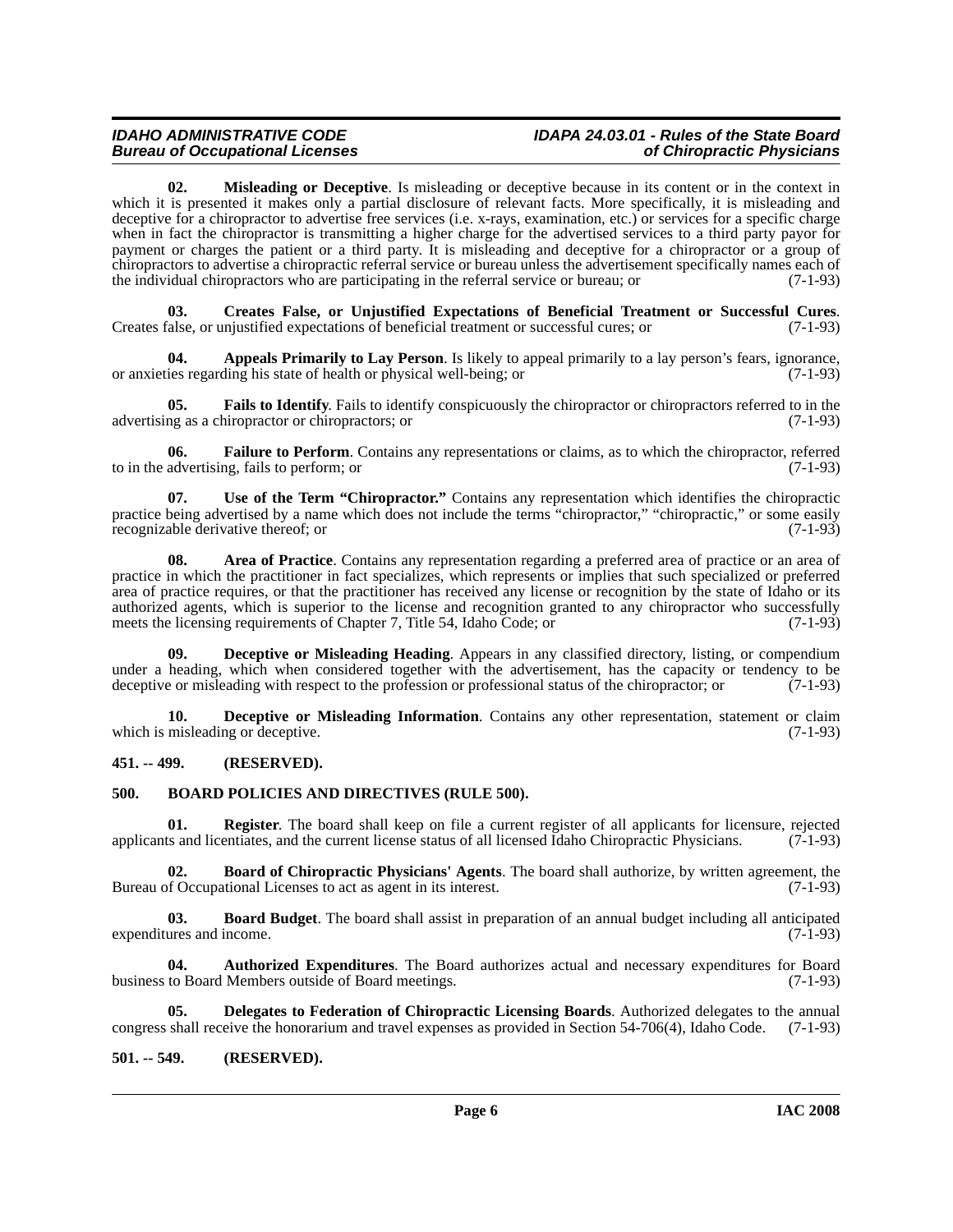### <span id="page-6-4"></span><span id="page-6-0"></span>**550. CHIROPRACTIC ASSISTANTS (RULE 550).**

**01. Definition**. A chiropractic assistant is defined as any individual functioning in a dependent hip with a supervising chiropractic physician in the performance of any chiropractic practice. (7-1-93) relationship with a supervising chiropractic physician in the performance of any chiropractic practice.

<span id="page-6-7"></span>**02.** Chiropractic Physician Responsible and Liable. The chiropractic physician shall be responsible and liable for: (7-1-93) and liable for:  $(7-1-93)$ 

<span id="page-6-3"></span>

| a.  | Direct supervision;                                                                                                                   | $(7-1-93)$ |
|-----|---------------------------------------------------------------------------------------------------------------------------------------|------------|
| b.  | Any acts of the assistant in the performance of chiropractic practice;                                                                | $(7-1-93)$ |
|     | Proper training and capabilities of the chiropractic assistant before authorization is given to<br>perform any chiropractic practice. | $(7-1-93)$ |
| 03. | Chiropractic Assistant Limitations. A chiropractic assistant shall not:                                                               | $(7-1-93)$ |
| a.  | Manipulate articulations;                                                                                                             | $(7-1-93)$ |
| b.  | Provide diagnostic results or interpretations to the patient;                                                                         | $(7-1-93)$ |
|     |                                                                                                                                       |            |

**c.** Provide treatment advice to any patient without instructions from the supervising Chiropractic Physician.  $(7-1-93)$ 

### <span id="page-6-5"></span><span id="page-6-1"></span>**551. CHIROPRACTIC INTERN (RULE 551).**

**01. Definition**. A chiropractic intern is defined as any individual who is qualified to practice as an intern as established by the approved chiropractic college that the individual attends and who will function in a dependent relationship with a supervising chiropractic physician in the performance of chiropractic practice.

(3-15-02)

<span id="page-6-8"></span>

| 02.<br>and liable for: | <b>Chiropractic Physician Responsible and Liable.</b> The chiropractic physician shall be responsible<br>$(3-15-02)$                              |             |  |
|------------------------|---------------------------------------------------------------------------------------------------------------------------------------------------|-------------|--|
| a.                     | Direct personal supervision of the intern;                                                                                                        | $(3-15-02)$ |  |
| b.                     | Any acts of the intern in the performance of chiropractic practice;                                                                               | $(3-15-02)$ |  |
|                        | Determining that the intern possesses sufficient training and capabilities before authorization is<br>given to perform any chiropractic practice. | $(3-15-02)$ |  |
| 03.                    | <b>Chiropractic Intern Limitations.</b> A chiropractic intern shall not:                                                                          | $(3-15-02)$ |  |

<span id="page-6-6"></span>**a.** Perform any chiropractic practice independently, but must perform all such practice under the rsonal supervision of a licensed Chiropractic Physician; (3-15-02) direct personal supervision of a licensed Chiropractic Physician;

**b.** Provide diagnostic results or interpretations to the patient prior to consultation with the supervising ctic Physician; (3-15-02) Chiropractic Physician;

**c.** Provide treatment advice to any patient without instructions from the supervising Chiropractic Physician. (3-15-02) Physician.  $(3-15-02)$ 

#### <span id="page-6-9"></span><span id="page-6-2"></span>**552. TEMPORARY PRACTICE PERMITS (RULE 552).**

When an original application for license or internship is accepted by the board as being fully completed, in accordance with the requirements of the Idaho Chiropractic Physician Law and these Rules, a temporary permit to practice may be issued. (3-15-02)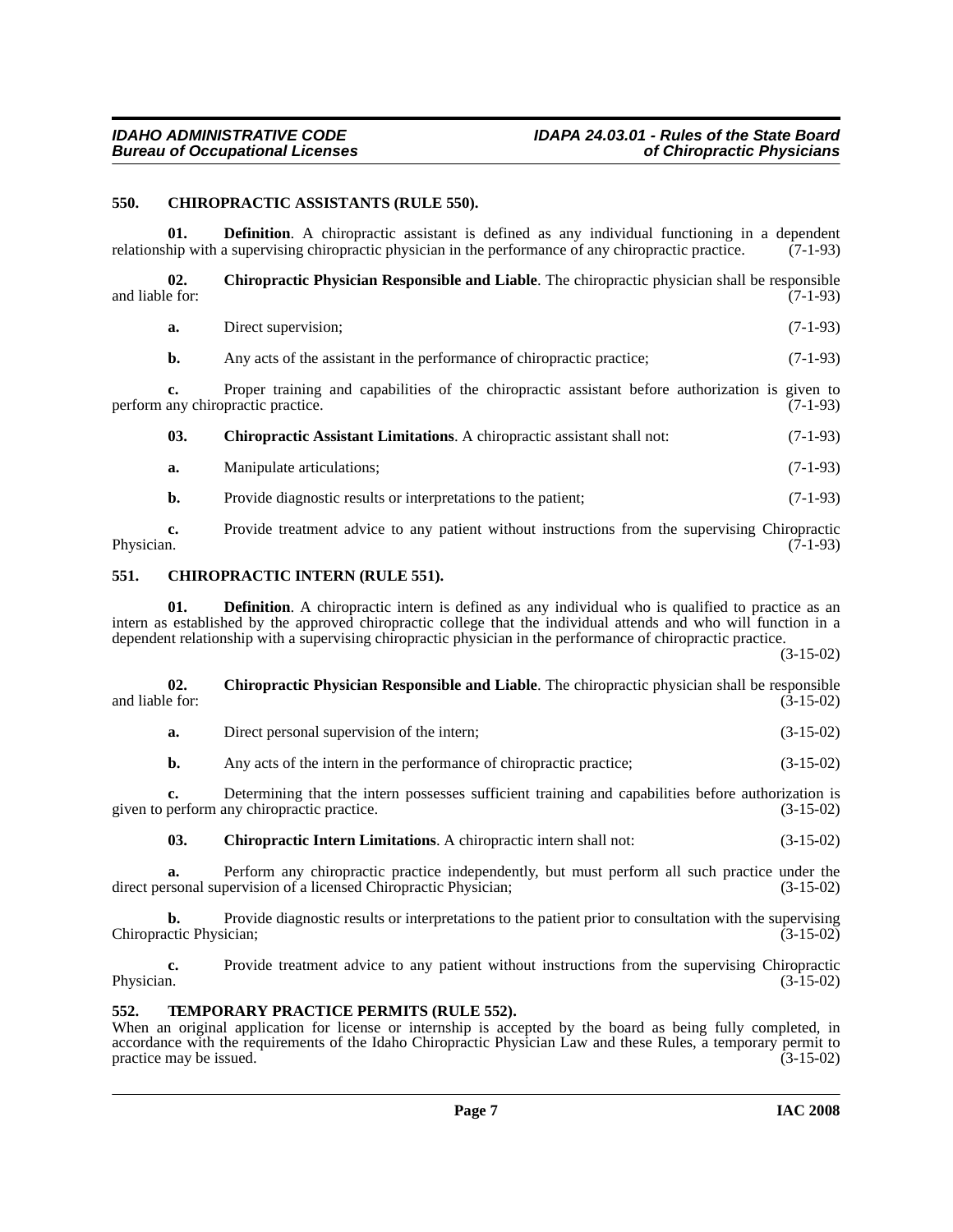**01. Supervision Required**. A permit holder may work only when under the direct personal supervision of a chiropractic physician currently licensed in Idaho. The name, address and signature of the supervising chiropractic physician shall appear on the application. (3-15-02) chiropractic physician shall appear on the application.

<span id="page-7-5"></span>**02. Only One Permit May Be Issued**. Only one (1) permit may be issued under any circumstances to *i*dual. (3-15-02) any individual.

<span id="page-7-8"></span>**03. Validity of Temporary Permits.** Temporary permit to practice will be valid for a period not to exceed twelve (12) months and only: (3-15-02)

**a.** In the case of an applicant for Idaho licensure, until the results of the next scheduled examination have been released. No work permit will be issued to an applicant who has previously failed an examination for licensure in this or any other state, territory, possession, or country. Failure to sit for the scheduled examination will invalidate the work permit and no further permits will be issued. (3-15-02)

**b.** In the case of an intern, until the scheduled date of graduation from an approved school of chiropractic. Upon original application for licensure in Idaho, the intern permit may be extended by the board until the results of the next scheduled examination have been released. (3-15-02)

### <span id="page-7-0"></span>**553. -- 559. (RESERVED).**

#### <span id="page-7-7"></span><span id="page-7-1"></span>**560. SUPERVISION OF ATHLETIC TRAINERS.**

Idaho licensed chiropractic physicians who are designated as a directing physician responsible for the supervision of licensed athletic trainers shall comply with all duties and responsibilities of a directing physician as set forth in IDAPA 22.01.10, "Rules for the Licensure of Athletic Trainers to Practice in Idaho," except that designated chiropractic physicians shall not be required to register. (4-11-06)

### <span id="page-7-2"></span>**561. -- 599. (RESERVED).**

# <span id="page-7-4"></span><span id="page-7-3"></span>**600. CHIROPRACTIC PEER REVIEW (RULE 600).**

<span id="page-7-6"></span>**01. Purpose and Composition of Peer Review Committee**. There is hereby established a Peer Review Committee, the members of which will function at the will of the Idaho State Board of Chiropractic Physicians. (7-1-98) Physicians.  $(7-1-98)$ 

**a.** The purpose of the Peer Review Committee is to review those matters relative to the appropriateness, quality, utilization, and cost of chiropractic care in the state of Idaho. (7-1-98)

**b.** The Committee will be comprised of a chairman and a minimum of five (5) members, all of whom will be appointed by the members of the Board, and all of whom will serve at the pleasure of the Board. They may be removed from the Committee by vote of the Board, at any time, without cause. (7-1-98)

**c.** The Board will appoint one (1) of its members to act as a liaison between the Board and the Committee. This liaison will serve at the pleasure of the Board and may be removed by the Board, at any time, without cause. (7-1-98) without cause.

#### **02. Definitions**. (7-1-98)

**a.** "Board" means the Idaho State Board of Chiropractic Physicians. (7-1-98)

**b.** "Patient" means an individual who has received treatment from an Idaho licensed chiropractor, or who has received treatment under the supervision or direction of an Idaho licensed chiropractor, which treatment is within the scope of practice for a chiropractor within the state of Idaho. (7-1-98)

**c.** "Peer Review" means an evaluation performed by members of the Committee, which review will include the appropriateness, quality, utilization, and cost of chiropractic services and ethical performance of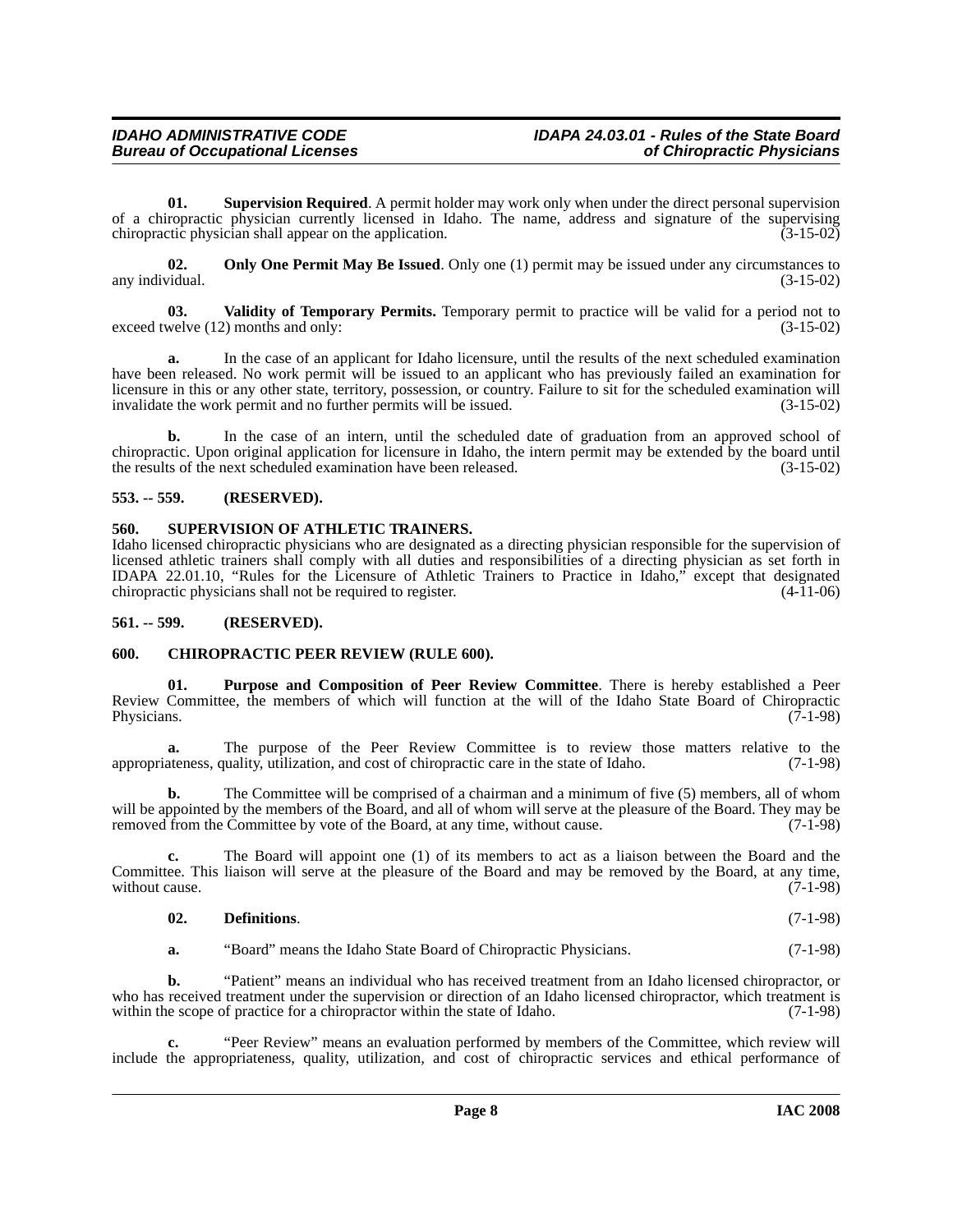chiropractic care. (7-1-98)

**d.** "Peer Review Committee Members" shall mean those individuals appointed by the Board to serve on the Peer Review Committee. (7-1-98)

**e.** "Individual Reviewers" means those individual members of the Committee who are designated by man of the Committee to conduct a peer review evaluation of any particular matter. (7-1-98) the chairman of the Committee to conduct a peer review evaluation of any particular matter.

#### <span id="page-8-0"></span>**03. Committee Criteria**. (7-1-98)

**a.** Requirements for Membership: To be considered for appointment to the Committee, an applicant  $\overline{(7-1-98)}$  shall:

i. Hold a current Idaho license to practice chiropractic, which license is in good standing and which has never been the subject of a formal disciplinary action in any jurisdiction; (7-1-98)

ii. Be actively engaged in the practice of chiropractic for the past four (4) years, with the most recent two (2) of those years having been spent in Idaho. (7-1-98)

iii. Obtain such peer review training as may be required by the Board. (3-15-02)

**b.** Appointment Process: Each year the Board will notify all Idaho licensed chiropractors of the nod deadlines by which they may self-submit for membership on the Committee. (7-1-98) process and deadlines by which they may self-submit for membership on the Committee.

i. The submissions will be maintained on file for one (1) year; after which time they will be discarded notice to the applicants.  $(7-1-98)$ without notice to the applicants.

ii. The Board will notify those individuals who are named to the Committee of their appointment. (7-1-98)

**c.** Limitations of Peer Review Committee Members. While serving on the Peer Review Committee, a shall not: (7-1-98) member shall not:

i. Solicit to do independent medical examinations and/or reviews for insurance companies, attorneys or other third parties;

ii. Utilize any designation or other reference to Committee membership on any advertisement, including telephone book, office, letterhead, or any other place. (7-1-98)

**d.** Reimbursement: Committee members will be afforded expense reimbursement in accordance with state employee travel regulations upon Board approval. (7-1-98)

#### <span id="page-8-2"></span>**04. Standards**. (7-1-98)

**a.** In conducting any review, the Committee will utilize the Guidelines for Chiropractic Quality Assurance and Practice Parameters, Proceedings of the Mercy Center Consensus Conference, and Procedural/ Utilization Facts, Chiropractic/Physical Therapy Treatment Standards, a Reference Guide, 6th Edition, Robert E. Olson, D.C. (3-30-07)

**b.** The reviewing chiropractors will be expected to utilize their own experience and other reference sources in ascertaining the reasonableness and appropriateness of care provided. (7-1-98)

**05. Who May Utilize the Services of the Committee**. A request for peer review may be submitted to the Committee by a patient, the patient's legal representative, an insurer or other third-party payor or health care<br>provider, or the treating chiropractic physician. (7-1-98) provider, or the treating chiropractic physician.

<span id="page-8-3"></span><span id="page-8-1"></span>**06. Form of Request**. A request for peer review must be submitted to the Committee on forms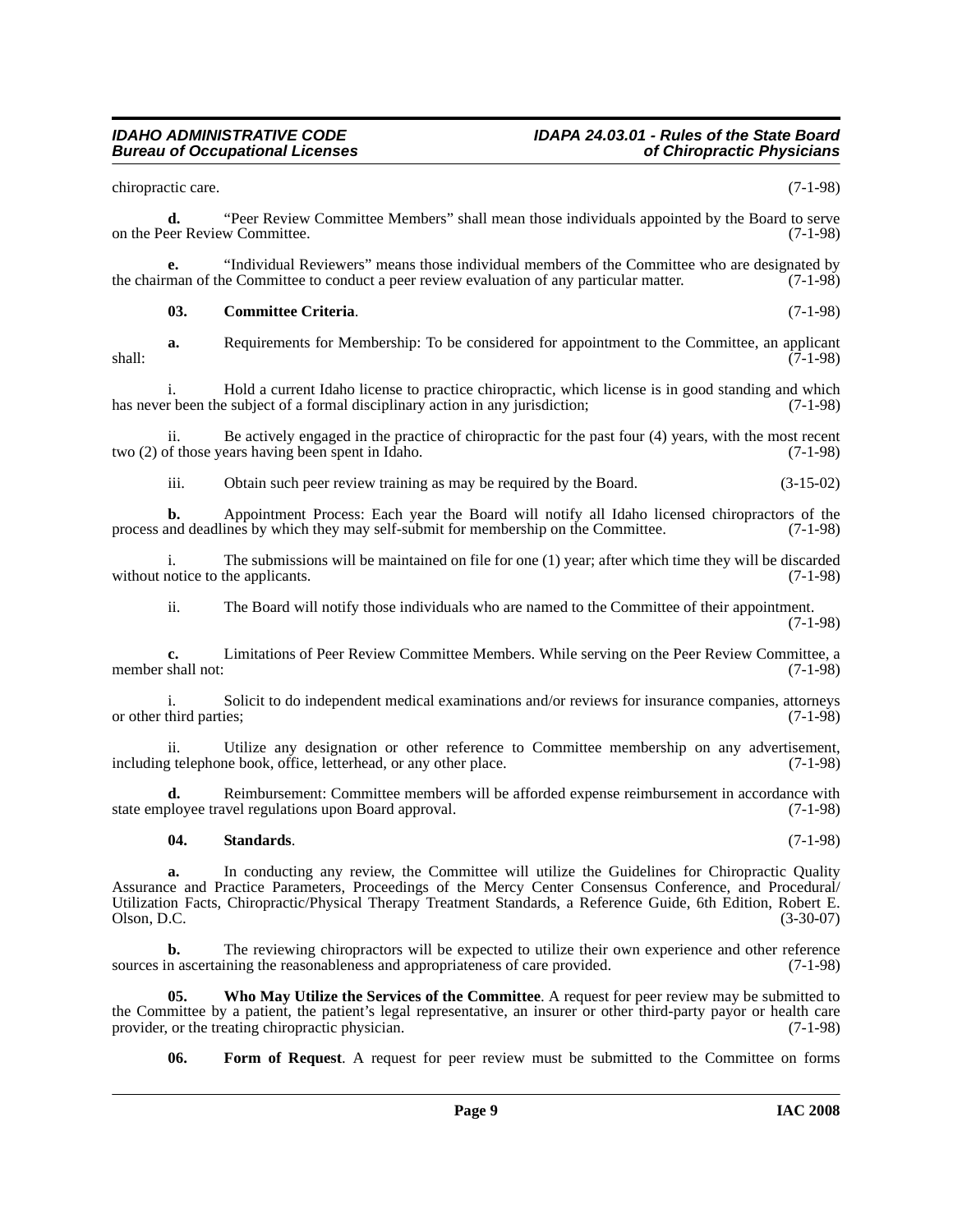| available from the Board offices. |                                                              | $(7-1-98)$ |
|-----------------------------------|--------------------------------------------------------------|------------|
|                                   | <b>Fees for Review.</b> The following fees will be assessed: | $(7-1-98)$ |
|                                   |                                                              |            |

<span id="page-9-2"></span>**a.** If review is requested by a patient: no charge. (7-1-98)

**b.** If review is requested by a treating physician, an insurer or third party provider: (7-1-98)

i. One hundred twenty-five dollars (\$125) for a review of claims in the amount of one thousand dollars (\$1,000) or less; (3-30-01)

ii. Two hundred fifty dollars (\$250) for a review of claims in the amount of one thousand one dollars or more and not exceeding three thousand dollars (\$3,000); (3-30-01)  $($1,001)$  or more and not exceeding three thousand dollars  $($3,000)$ ;

iii. Three hundred fifty dollars (\$350) for a review of claims in the amount of three thousand one dollars (\$3,001) or more; (3-30-01)

**c.** Payment for reviews by the insurer or third-party provider is required prior to implementation of any review process. (7-1-98)

#### <span id="page-9-3"></span>**08. Procedures for Review**. (7-1-98)

**a.** All reviews will be blind reviews. The identity of the patient, treating physician, and any insurer or third-party payor for the services will be unknown to the individual reviewers.

**b.** Peer review will be conducted only upon request. The opportunity for participation in the review will be made available to the non-requesting party or parties. With the exception of the treating chiropractic physician, there is no requirement of participation in the peer review process. (7-1-98) physician, there is no requirement of participation in the peer review process.

Reviews will be conducted by three (3) individual reviewers, to be chosen from the membership of the chairman. (7-1-98) the Committee by the chairman.

The individual reviewers will conduct their evaluation, reach an agreement as to the outcome, and report that outcome to the chairman. If any of the parties desire to appeal this decision, they may within sixty (60) days of the decision notify the chairman who will appoint one (1) new reviewer to conduct an evaluation and report the outcome to the chairman. There will be no further rights to appeal. Decisions of the individual reviewer will not be subject to challenge. (4-11-06)

**e.** The chairman will provide regular reports to the Board liaison. If it is the opinion of the reviewers that a licensed chiropractic physician has violated any of the laws and rules governing continued licensure, the Committee chairman will notify the Board liaison, immediately. The liaison will then refer the matter for further investigation and potential disciplinary action by the Board. (7-1-98)

# <span id="page-9-0"></span>**601. RULEMAKING HISTORY PRIOR TO JULY 1, 1993 (RULE 601).**

Supersedes Rules adopted September 7, 1977 Authority Chapter 7, Title 54, Idaho Code, July 1, 1980 Adopted Under Emergency Provisions, June 10, 1982 Final Adoption, August 21, 1982 As Amended December 21, 1987 Effective January 11, 1988 Adopted Under Emergency Provisions, March 29, 1993 Adopted Under Temporary Provisions, July 1, 1997 (7-1-98)

<span id="page-9-1"></span>**602. -- 999. (RESERVED).**